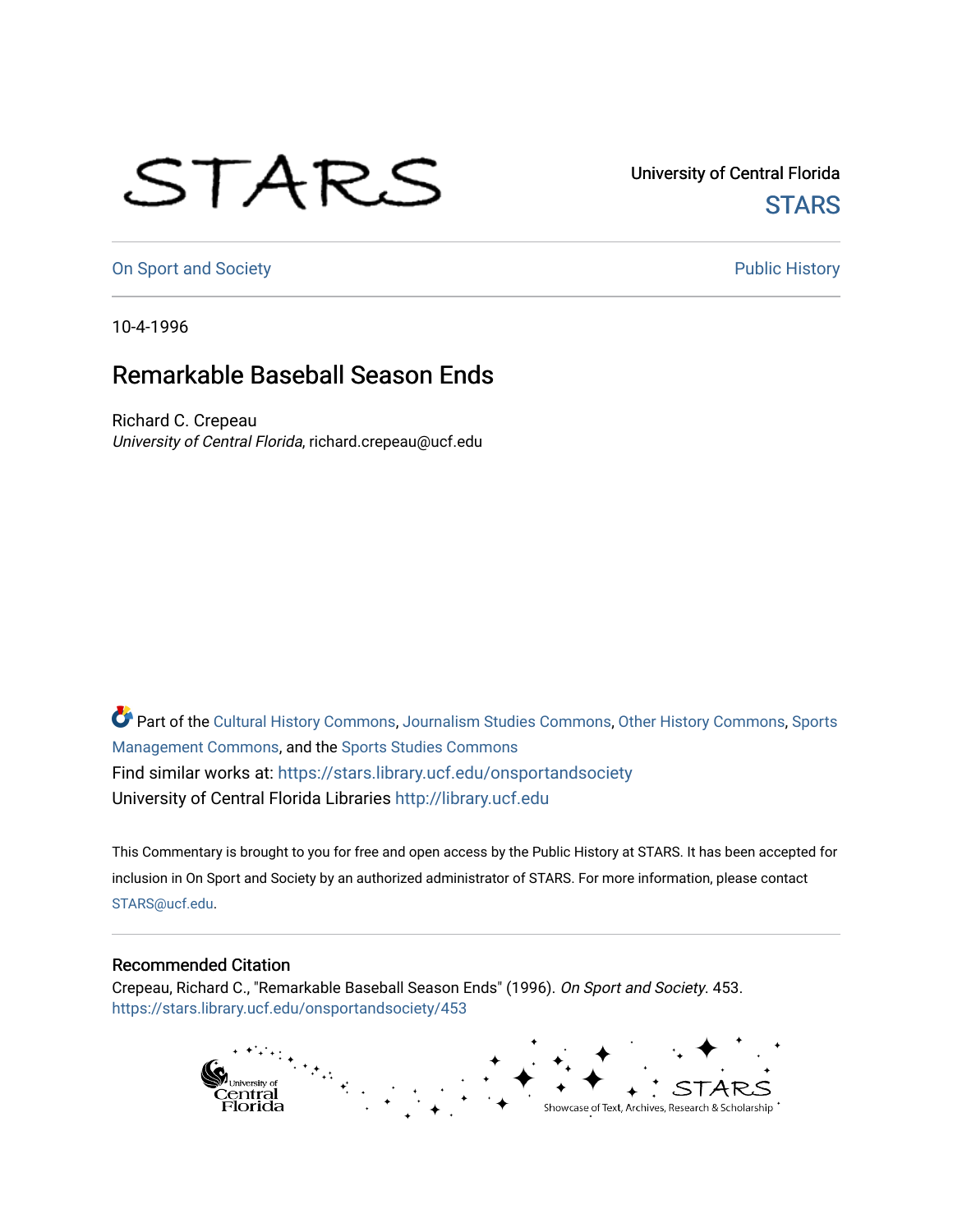## SPORT AND SOCIETY FOR ARETE October 4, 1996

A remarkable baseball season came to a raucous close this past weekend casting several shadows over what should be glowing memories as we swing headlong into playoff baseball and the World Series. Any number of great stories, great achievements, and satisfying moments marked this season of record breaking hitting and home runs, and the Texas Rangers/Washington Senators finally reached post-season play.

Barry Bonds not only became the second player to join the fortyforty club, hitting forty home runs and stealing forty bases, he also set the National League record for walks in a season going over 150, and drove in 129 runs on a losing team. Across the Bay Mark McGuire and the A's hit home runs at a record pace and McGuire finished with 52 in his partial season.

Ken Camaniti of San Diego hit 40 home runs, batted .326, drove in 130 runs, and played sparkling defense to become a heavy favorite for MVP. In the American League the choice is less clear as front-runner Alex Rodriguez is not on a playoff team while Juan Gonzalez and Albert Belle are.

Cy Young is a bit more clear. Kevin Brown or John Schmoltz should win the National League, while Andy Pettitte seems to be a lock in the American League.

There were many more individual batting achievements in this year of the juiced ball, juiced ballparks, or just plain bad pitching. There were fewer individual achievements on the pitching side but three stand out: David Cone's comeback from the blood clot in his shoulder continues on a remarkable pace as the playoffs begin; Hideo Nomo's no-hitter in the hitters paradise at Coors Field Denver is a shocker; while Roger Clemens after a very bad start finished strong and tied his own record for most strikeouts in a game, twenty, against Detroit.

On the managerial side two veterans showed that they still remain among the best. Tony LaRussa took his American League computer-driven-mind to the National League and led the St. Louis/Oakland Cardinals to a divisional title with the same formulas and stratagems that he had applied so successfully on the southside of Chicago and in the Bay area.

In New York Joe Torre showed again why, in a game where day to day strategy is highly overrated, he remains one of the truly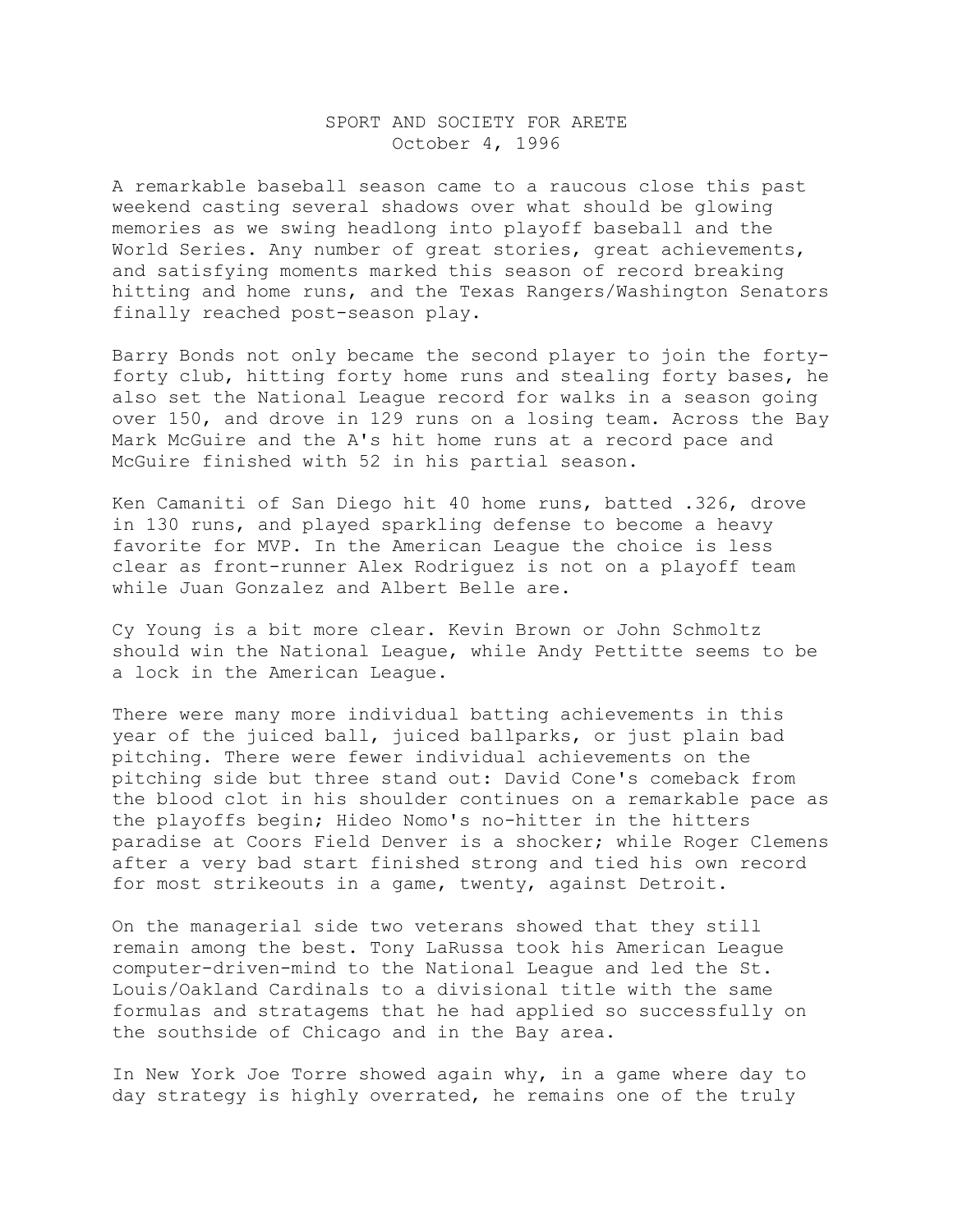great managers of people. In 1982 in Atlanta Torre calmly led the Braves through a thirteen game winning streak to start the season, then in August through something like 20 losses in 21 games in a free-fall that saw them lose in every way known to man. There are not many managers who could have held a team together under these circumstances, and that is why Joe Torre is the perfect manager for the Yankees of New York where the paranormal is the order of the day and the owner from hell still holds sway.

Despite all these achievements the game managed to finish the season under a cloud. First, what looked like a great wild-card race between the Dodgers and Padres ended with a game on Sunday, the main object of which was to save your pitching staff for the playoffs. The unintended consequences of this ill-concieved playoff system produced a dreadful finish and it could have been much worse.

The regular season ended under a second cloud as the collective bargaining agreement has still not been achieved, and now the plans for inter-league play next year will likely be postponed. Jerry Reinsdorf apparently continues to believe that the only thing baseball has to fear is Fehr himself, as Jerry continues his personal vendetta against Donald Fehr and the players union.

If that wasn't enough along came the Alomar incident which everyone will find easy to remember. Nothing could justify either the spitting or the comments about the umpire's personal tragedy. Clearly the punishment handed out by the unknown American League president was a joke. However some reports indicate that a suspension for actions in the regular season cannot, or at least never have been, carried into the postseason.

One of the things I learned as an umpire from my father was that in certain circumstances you need to be able to walk away and close your ears. When John Hirschbeck blew the call he needed to close off the criticism rather than confront it. Alomar had gone back to the dugout and Hirschbeck needed to ignore the shouting and get on with the game. He was unable to do that and tossed a major player in a close and extremely important game. That is when Alomar went beserk and committed his dispicable act.

The case has been mishandled at every turn since, by the same major league leadership that never seems to know what it's doing.